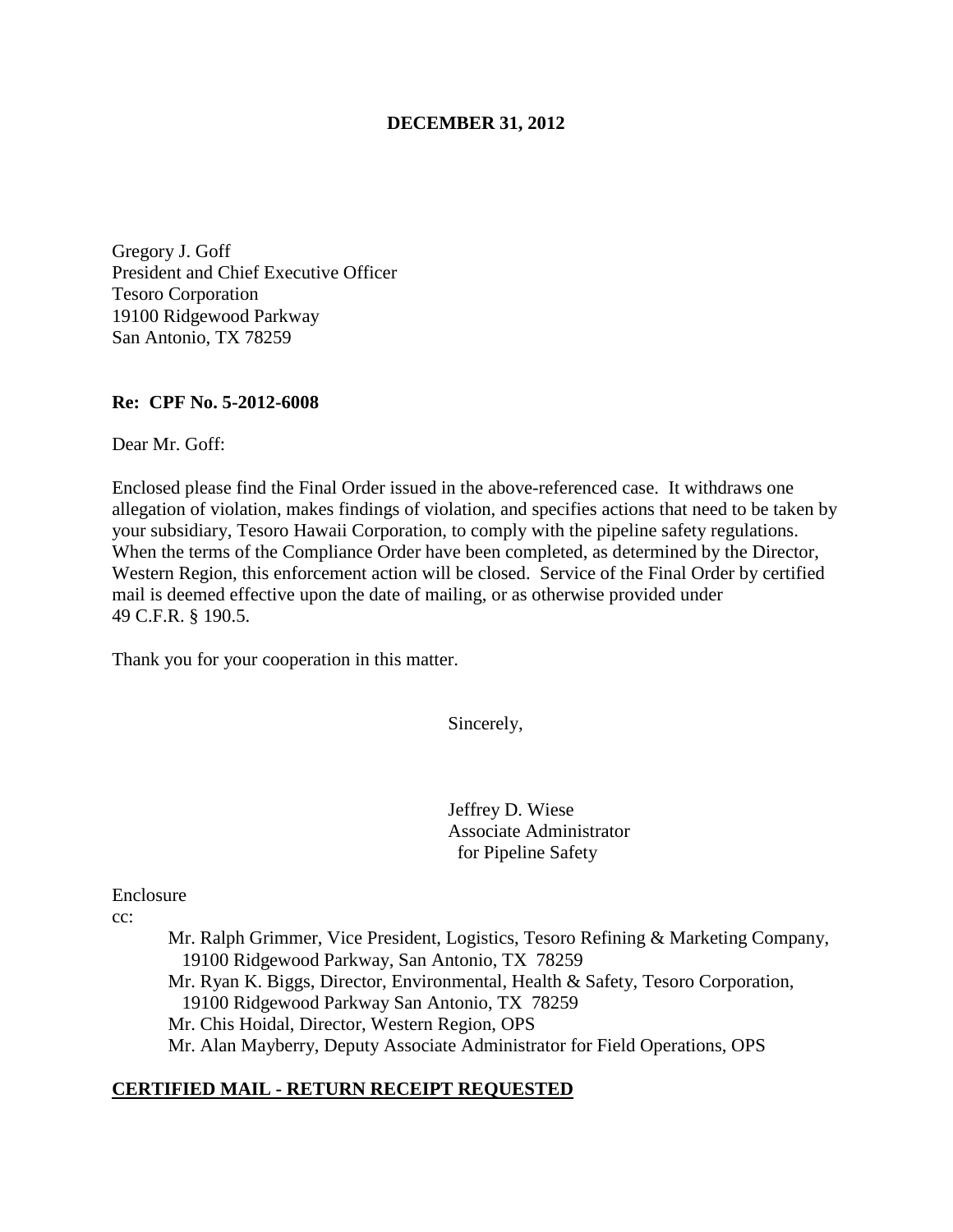# **U.S. DEPARTMENT OF TRANSPORTATION PIPELINE AND HAZARDOUS MATERIALS SAFETY ADMINISTRATION OFFICE OF PIPELINE SAFETY WASHINGTON, D.C. 20590**

**In the Matter of )** 

**Tesoro Hawaii Corporation ) CPF No. 5-2012-6008 a subsidiary of Tesoro Corporation )** 

**\_\_\_\_\_\_\_\_\_\_\_\_\_\_\_\_\_\_\_\_\_\_\_\_\_\_\_\_\_\_\_\_\_\_\_\_ )** 

 **)** 

 **)** 

**\_\_\_\_\_\_\_\_\_\_\_\_\_\_\_\_\_\_\_\_\_\_\_\_\_\_\_\_\_\_\_\_\_\_\_\_)** 

**Respondent. )** 

 $\overline{a}$ 

# **FINAL ORDER**

From March 30 to April 2, 2011, pursuant to 49 U.S.C. § 60117, a representative of the Pipeline and Hazardous Materials Safety Administration (PHMSA), Office of Pipeline Safety (OPS), conducted an on-site pipeline safety inspection of the facilities and records of Tesoro Hawaii Corporation (Tesoro or Respondent), a subsidiary of Tesoro Corporation in Honolulu, Hawaii. Tesoro Corporation, through its subsidiaries, operates seven refineries, as well as various bulk terminals and approximately 900 miles of crude oil and petroleum product pipelines in the western United States.<sup>1</sup>

As a result of the inspection, the Director, Western Region, OPS (Director), issued to Respondent, by letter dated April 17, 2012, a Notice of Probable Violation and Proposed Compliance Order (Notice), which also included a warning pursuant to 49 C.F.R. § 190.205. In accordance with 49 C.F.R. § 190.207, the Notice proposed finding that Tesoro had violated 49 C.F.R. §§ 195.214(a), 195.402(c)(12), 195.452(k), 195.573(a)(2), 195.573(e) and 195.577(a) and proposed ordering Respondent to take certain measures to correct the alleged violations. The warning item required no further action, but warned the operator to correct the probable violation or face possible enforcement action.

Tesoro responded to the Notice by letter dated May 15, 2012 (Response). Tesoro requested and was granted an extension of time by OPS to respond by June 21, 2012. Tesoro submitted its supplemental response by letter with attachments dated June 15, 2012 (Supplemental Response). The company contested two of the six allegations of violation and the warning item, and provided information concerning the corrective actions it had taken. Respondent did not request a hearing and therefore has waived its right to one.

<sup>1</sup> http://www.tsocorp.com (last visited November 13, 2012)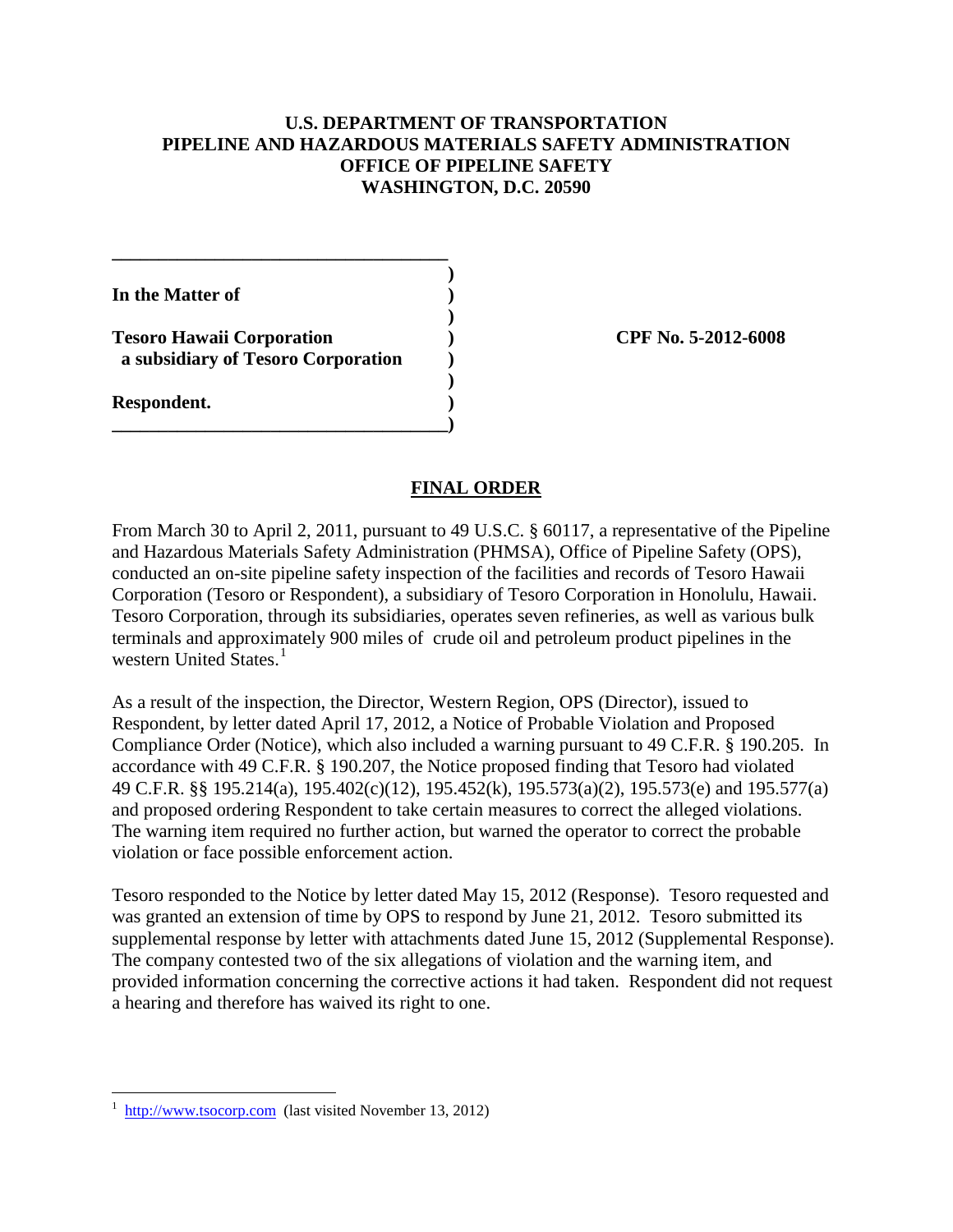# **FINDINGS OF VIOLATION**

The Notice alleged that Respondent violated 49 C.F.R. Part 195, as follows:

**Item 1:** The Notice alleged that Respondent violated 49 C.F.R. § 195.214(a), which states:

#### **§ 195.214 Welding Procedures.**

(a) Welding must be performed by a qualified welder in accordance with welding procedures qualified under Section 5 of [American Petroleum Institute (API)] API 1104 or Section IX of the ASME Boiler and Pressure Vessel Code (incorporated by reference, *see* § 195.3). The quality of the test welds used to qualify the welding procedure shall be determined by destructive testing.

The Notice alleged that Respondent violated 49 C.F.R. § 195.214(a) by failing to use a welding procedure that was qualified under API Standard 1104. Specifically, the Notice alleged that Tesoro failed to demonstrate that the company's welding procedure (PLM-A2), used in the installation of a 65-inch sleeve repair, had been qualified using destructive testing, in accordance with the requirements of API 1104.

Respondent did not contest this allegation of violation.

Accordingly, based upon a review of all of the evidence, I find that Respondent violated 49 C.F.R. § 195.214(a) by using a welding procedure during the 65-inch sleeve repair that was not qualified in accordance with API Standard 1104.

**Item 2:** The Notice alleged that Respondent violated 49 C.F.R. § 195.402(c)(12), which states in relevant part:

**§ 195.402 Procedural manual for operations, maintenance, and emergencies**.

 $(a)$  …

(c) *Maintenance and normal operations.* The manual required by paragraph (a) of this section must include procedures for the following to provide safety during maintenance and normal operations:

 $(1)$  ...

(12) Establishing and maintaining liaison with fire, police, and other appropriate public officials to learn the responsibility and resources of each government organization that may respond to a hazardous liquid or carbon dioxide pipeline emergency and acquaint the officials with the operator's ability in responding to a hazardous liquid or carbon dioxide pipeline emergency and means of communication.

The Notice alleged that Respondent violated 49 C.F.R. § 195.402(c)(12) by failing to establish and maintain liaison with fire, police, and other appropriate public officials who may respond to an emergency on Tesoro's pipeline.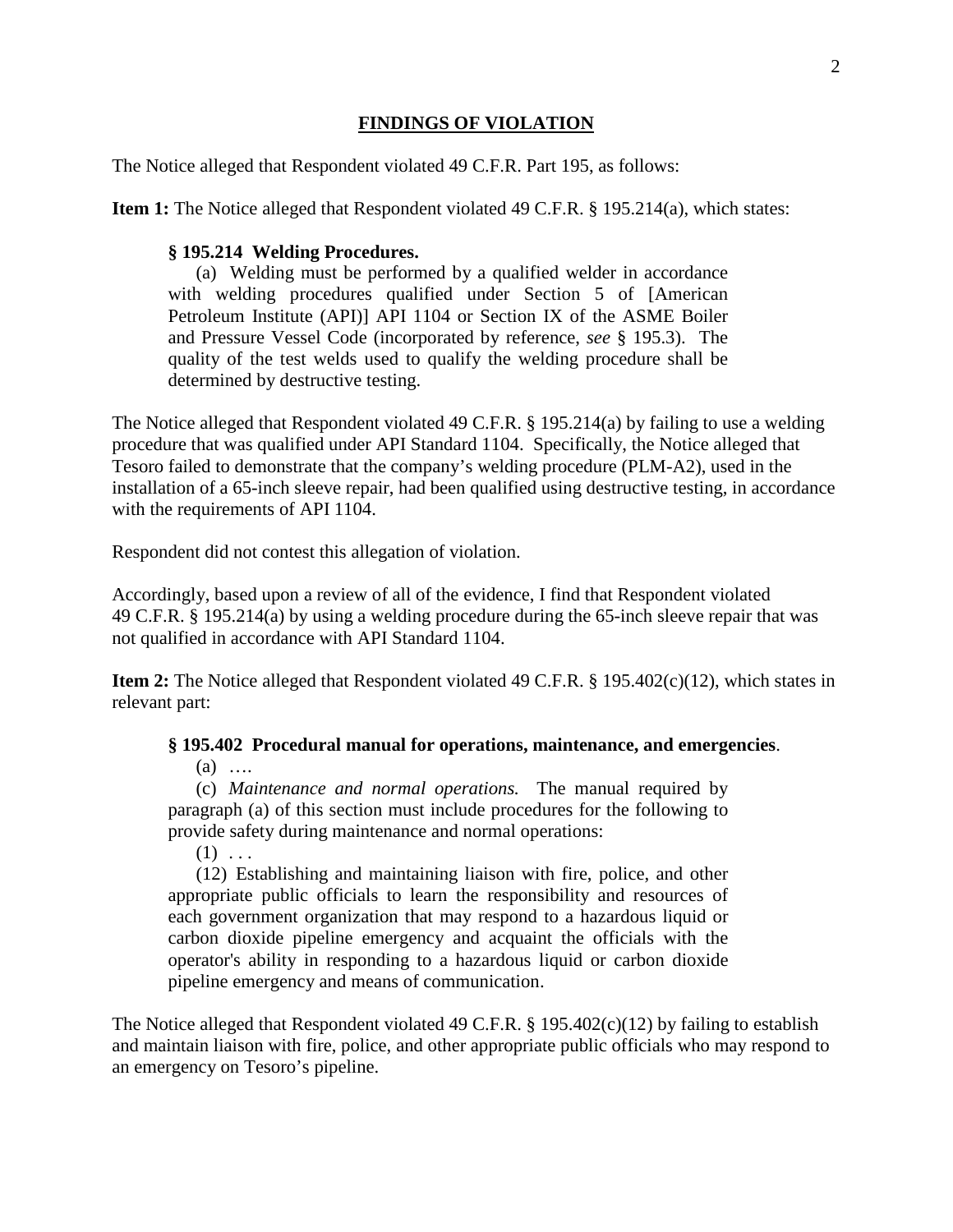Respondent did not contest the allegation of violation but described its subsequent liaison activities and its intent to meet routinely with local emergency response officials.

Accordingly, based upon a review of all of the evidence, I find that Respondent violated 49 C.F.R. § 195.402(c)(12) by failing to establish and maintain liaison with fire, police, and other appropriate public officials to learn the responsibility and resources of each government organization that may respond to a hazardous liquid pipeline emergency.

**Item 4:** The Notice alleged that Respondent violated 49 C.F.R. § 195.452(k), which states:

# **§ 195.452 Pipeline integrity management in high consequence areas.**

 $(a) \ldots$ 

(k) *What methods to measure program effectiveness must be used?* An operator's program must include methods to measure whether the program is effective in assessing and evaluating the integrity of each pipeline segment and in protecting the high consequence areas. See Appendix C of this part for guidance on methods that can be used to evaluate a program's effectiveness.

The Notice alleged that Respondent violated 49 C.F.R. § 195.452(k) by failing to include methods in its Integrity Management Program (IMP) to measure whether the program was effective in assessing and evaluating the integrity of each pipeline segment and in protecting high consequence areas (HCAs). Specifically, the Notice alleged that the company failed to perform a causal factor analysis of two separate third-party strikes on their Honolulu pipeline in 2009.<sup>2</sup> The Notice further alleged that Tesoro had not determined the root cause of the two third-party strikes so that preventative actions could be taken to prevent a similar occurrence in the future.

In its Response, Respondent stated that it did not contest the allegation of violation but provided an explanation of the company's response to both of the third-party strikes. The company explained that it did not consider the third-party strikes to be "incidents" that required causal factor analysis; therefore, incident investigations were not performed at that time. Respondent further explained that both third-party strikes resulted in minor coating abrasion that had been repaired prior to the pipeline being reburied. Tesoro described the subsequent root cause analysis conducted regarding the third-party strikes, which highlighted poor excavation practices by the third-party excavators. Respondent further explained that it had revised its IMP to ensure third-party damage events, including abrasion damage events, are analyzed to ensure that all pipeline risks caused by third-party damage are addressed.

Accordingly, based upon a review of all of the evidence, I find that Respondent violated 49 C.F.R. § 195.452(k) by failing to include in its IMP methods to measure whether the program was effective in assessing and evaluating the integrity of each pipeline segment and in protecting HCAs.

**Item 5:** The Notice alleged that Respondent violated 49 C.F.R. § 195.573(a)(2), which states:

<sup>&</sup>lt;sup>2</sup> Pipeline Safety Violation Report, (Violation Report) (April 17, 2012) at 39-40, and Exhibits A, B and D.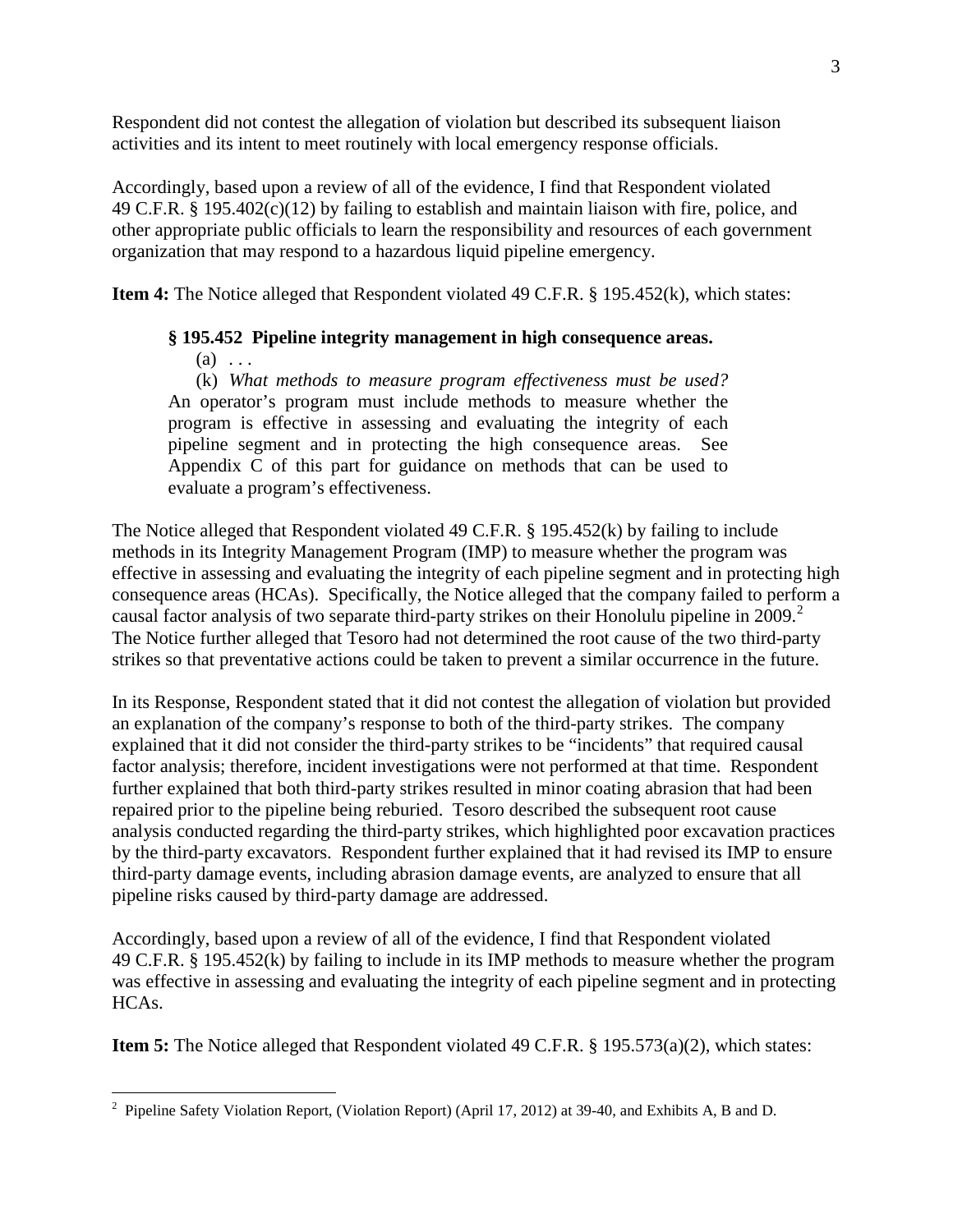#### **§ 195.573 What must I do to monitor external corrosion control?**

(a) *Protected pipelines.* You must do the following to determine whether cathodic protection required by this subpart complies with § 195.571:

 $(1) \ldots$ 

(2) Identify not more than 2 years after cathodic protection is installed, the circumstances in which a close-interval survey or comparable technology is practicable and necessary to accomplish the objectives of paragraph 10.1.1.3 of NACE SP 0169 (incorporated by reference, *see* § 195.3).

The Notice alleged that Respondent violated 49 C.F.R. § 195.573(a)(2) by failing to identify the circumstances in which a close-interval survey (CIS) is needed to accomplish the objectives of paragraph 10.1.1.3 of NACE SP 0169, which included assessing the effectiveness of the cathodic protection (CP) system and identifying areas of inadequate protection. PHMSA asserted that Tesoro's operations and maintenance (O&M) manual procedure LO028, Corrosion Control required that "Every 5 years the pipeline or portion of the pipeline will be evaluated for the need of a CIS (beginning 7/2004)".<sup>3</sup> PHMSA's inspection found Tesoro had no records to demonstrate it had identified circumstances in which a CIS was practicable and necessary, in accordance with paragraph 10.1.1.3 of NACE SP 0169.

In its Response, Tesoro stated that the company had evaluated the need for CIS and generated a report to describe the company's determination that it is not practical, safe, or necessary to perform a CIS survey. The company explained that, in lieu of a CIS, it had implemented an alternative CP evaluation method to accomplish the objectives of NACE SP0169-2007, paragraph 10.1.1.3. Tesoro also noted that it planned to conduct a feasibility study in the first quarter of 2013 to identify areas where a CIS may be performed.

Respondent's arguments, however, are unpersuasive. Performing an analysis and generating a report in response to the Notice finding that a CIS was not necessary does not satisfy the requirement. Respondent would have had to have performed and documented such analysis in a technically sound manner at the time the decision not to perform a CIS was made. At the time of the inspection, Respondent did not have a documented analysis showing why it decided that such a survey was not necessary (and no survey had been performed). I acknowledge that Tesoro has taken action in the wake of the inspection to address the violation, including its plan to conduct a feasibility study in the first quarter of 2013, however such actions do not demonstrate that Respondent was in compliance with 49 C.F.R. § 195.573(a)(2) at the time of the inspection. Accordingly, based upon a review of all of the evidence, I find that Respondent violated 49 C.F.R. § 195.573(a)(2) by failing to identify the circumstances in which a CIS or comparable technology was practicable and necessary to accomplish the objectives of paragraph 10.1.1.3 of NACE SP 0169 within the required interval.

**Item 6:** The Notice alleged that Respondent violated 49 C.F.R. § 195.573(e), which states:

 $\overline{a}$ 

 $3$  Violation Report at 41, and Exhibit C.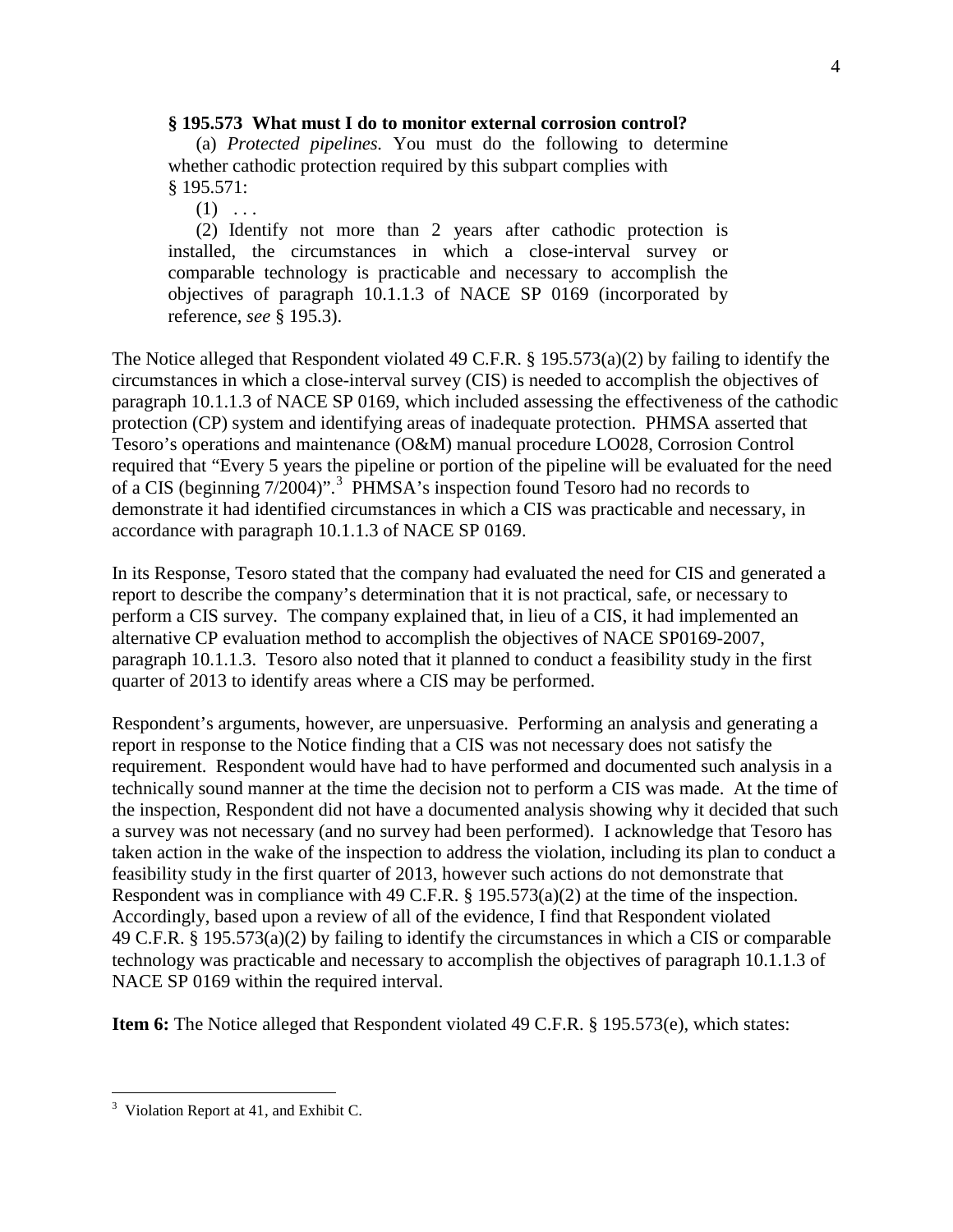# **§ 195.573 What must I do to monitor external corrosion control?**

 $(a) \ldots$ 

(e) *Corrective action.* You must correct any identified deficiency in corrosion control as required by  $\S$  195.401(b). However, if the deficiency involves a pipeline in an integrity management program under § 195.452, you must correct the deficiency as required by § 195.452(h).

The Notice alleged that Respondent violated 49 C.F.R. § 195.573(e) by failing to promptly correct CP deficiencies found in 2010, as required by § 195.401(b). Specifically, the Notice alleged that Tesoro did not demonstrate that corrective actions had either been planned or taken to correct approximately 12 recommendations regarding CP deficiencies identified in 2010, as a result of CP field activities.<sup>4</sup> PHMSA's inspection revealed that Tesoro had no records to show whether all of the recommendations had been addressed. PHMSA asserted that an operator is required to correct any identified deficiency in CP and to maintain a record of those corrective actions for at least five years as per § 195.589(c).

In its Response, Tesoro did not contest the allegation but provided information concerning the corrective action that it had planned. Respondent explained that it had planned to complete the remaining 2010 CP Survey recommendations before the end of 2012.

Accordingly, after considering the evidence, I find that Respondent violated 49 C.F.R. § 195.573(e) by failing to promptly correct 12 deficiencies in corrosion control identified in 2010.

**Item 7:** The Notice alleged that Respondent violated 49 C.F.R. § 195.577, which states:

### **§ 195.577 What must I do to alleviate interference currents**

(a) For pipelines exposed to stray currents, you must have a program to identify, test for, and minimize the detrimental effects of such currents.

The Notice alleged that Respondent violated 49 C.F.R. § 195.577(a) by failing to have a program to identify, test for, and minimize the detrimental effects of stray currents on its Honolulu Pipeline System. Specifically, the Notice alleged that Tesoro failed to analyze whether stray currents were causing corrosion that had occurred where two foreign pipelines crossed over its Honolulu Pipeline System, and if so to take action to minimize the detrimental effects of these currents.

In its Response, Tesoro contended that there is no violation of 49 C.F.R. § 195.577(a), because it is premature to develop such a program until specifics of the rail system are provided by Kiewit, the Hawaii Rail Transit design engineering firm. 5 Tesoro also contended that the proposed transit rail system is under construction and that preliminary information provided by Kiewit indicated that stray currents would not be an issue due to the design of the transit system. Respondent explained that the company attends regular task force meetings and receives progress updates from Kiewit. Respondent also explained that, once the rail system designs are

 4 Violation Report at 42, and Exhibit D.

<sup>5</sup> Supplemental Response at 5.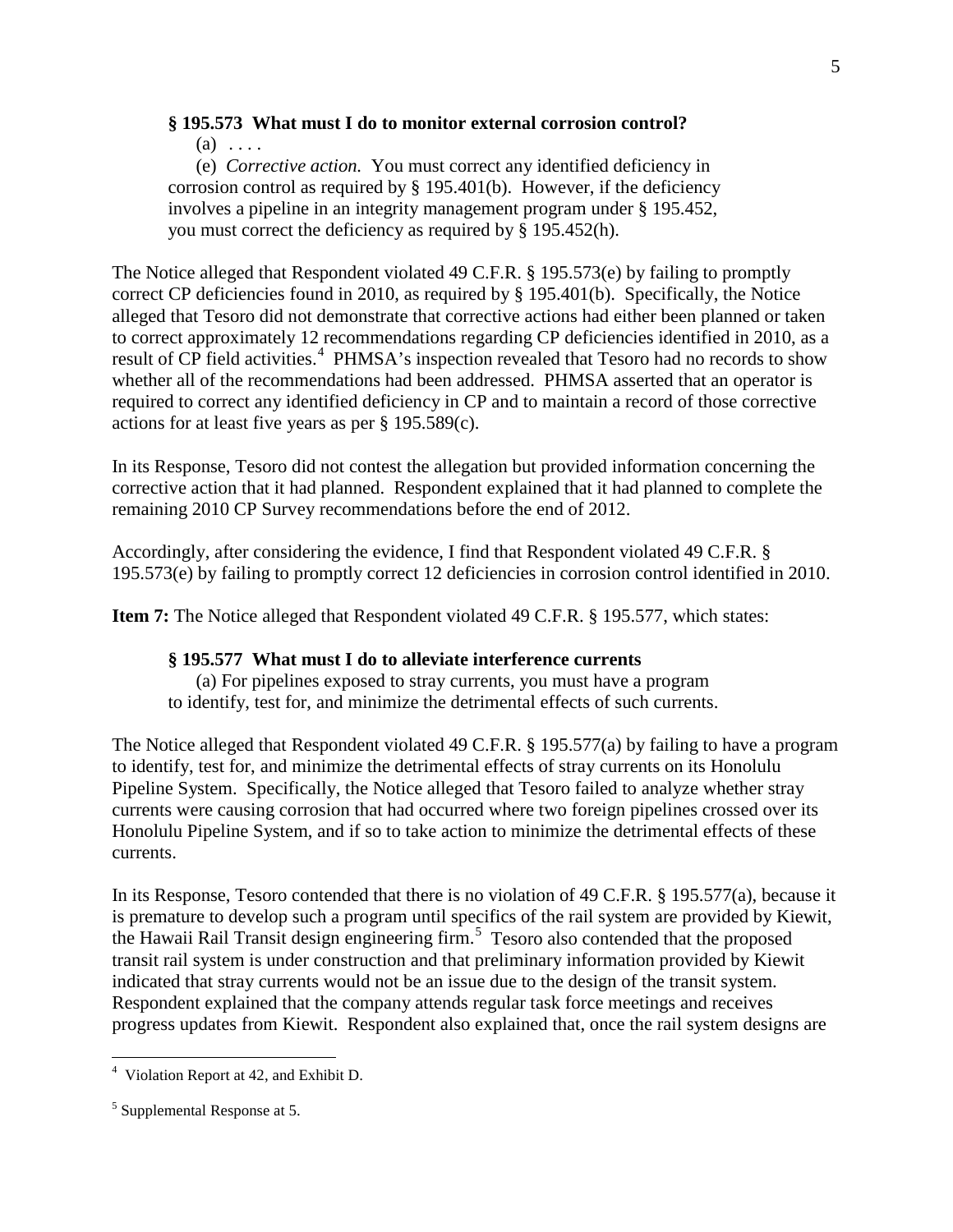completed, Tesoro will develop a program to identify, test for and minimize the effects of the new rail system, as appropriate. The company stated that it would implement mitigation measures to address interference currents, as deemed necessary.

I find that the Respondent was persuasive on this point. The allegation of violation is not ripe for consideration and the record does not support PHMSA's allegation that is associated with a transit rail system that is under construction and proposed to lie parallel to the company's Honolulu pipeline. I find that the allegation of violation is premature because it is contingent upon future events that may not occur as anticipated, or indeed may not occur at all. Therefore, withdrawal of this Item is warranted. Based upon the foregoing, I hereby order that Item 7 of the Notice be withdrawn.

These findings of violation will be considered prior offenses in any subsequent enforcement action taken against Respondent.

# **COMPLIANCE ORDER**

The Notice proposed a compliance order with respect to Items 1, 2, 4, 5, 6 and 7 in the Notice for violations of 49 C.F.R. §§ 195.214(a), 195.402(c)(12), 195.452(k), 195.573(a)(2), 195.573(e) and 195.577(a), respectively. Under 49 U.S.C. § 60118(a), each person who engages in the transportation of hazardous liquids or who owns or operates a pipeline facility is required to comply with the applicable safety standards established under chapter 601. Because I ordered that the allegation in Item 7 be withdrawn, the compliance terms proposed for Item 7 are not included in this order. The Director has indicated that Respondent has taken the following actions to address some of the cited violations:

- 1. With respect to the violation of § 195.214(a), **(Item 1)**, Tesoro qualified the sleeve welding procedure that had been used on June 19, 2009, and all welds completed during the subject sleeve repair project repair have been qualified.
- 2. With respect to the violation of § 195.402(c)(12) **(Item 2)**, Respondent met with the Honolulu LEPC (Local Emergency Planning Committee) on June 20, 2012, and shared information on Tesoro's Emergency Response Plan, expectations for personnel responding to emergencies at Tesoro assets, resources available and expertise necessary for incident mitigation. Tesoro also submitted its participant sign-in sheet from the June 2012 meeting.
- 3. With respect to the violation of § 195.452(k) **(Item 4)**, Tesoro submitted a copy of its revised DOT IMP that required coating abrasion events to be appropriately investigated. The revision also required that abrasion events are analyzed to determine gaps in the damage prevention and line locate programs.

Accordingly, I find that compliance has been achieved with respect to these violations. Therefore, the compliance terms proposed in the Notice for Items 1, 2, and 4 are not included in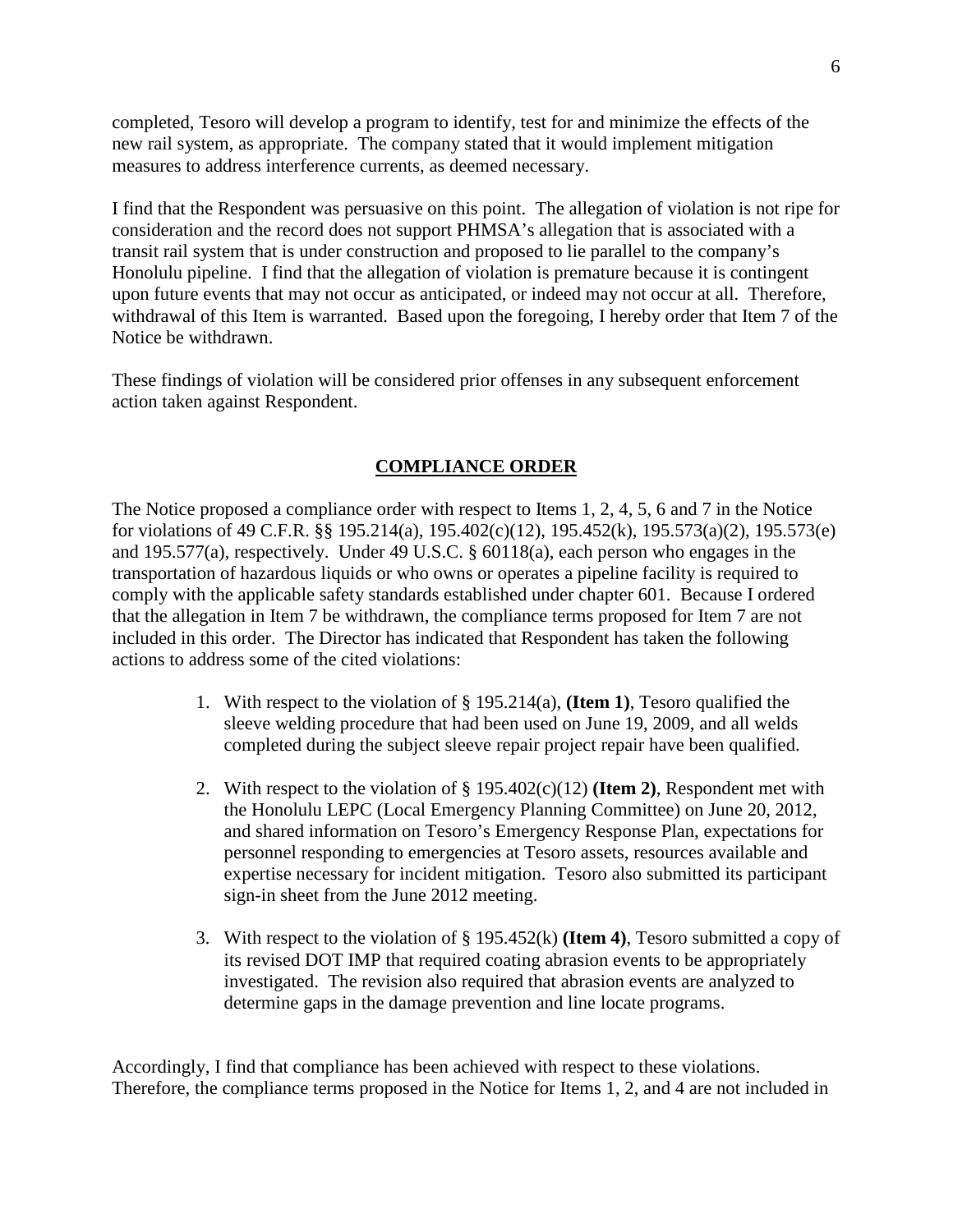this Order.

As for the remaining compliance terms, pursuant to the authority of 49 U.S.C. § 60118(b) and 49 C.F.R. § 190.217, Respondent is ordered to take the following actions to ensure compliance with the pipeline safety regulations applicable to its operations:

> 1. With respect to the violation of § 195.573(a)(2) (**Item 5**), Respondent must perform a CIS of its Honolulu pipeline to (a) assess the effectiveness of the CP system; (b) provide base line operating data; (c) locate areas of inadequate protection levels; (d) identify locations likely to be adversely affected by construction, stray currents, or other unusual environmental conditions; and (e) select areas to be monitored periodically.

> 2. With respect to the violation of § 195.573(e) (**Item 6**), Tesoro must address each of the recommendations within the Caufman Engineering 2010 CP report for the company's Honolulu pipeline. Tesoro must document how they have addressed each of the recommendations.

> 3. Regarding the requirements for Notice Items 5 and 6 above, within sixty (60) days of receipt of this Final Order, Respondent must complete the required actions and submit documentation of completion to the Director, Western Region, Office of Pipeline Safety, Pipeline and Hazardous Materials Safety Administration. Please reference CPF# 5-2012-6008 in the title of the supporting documentation.

> 4. It is requested (not mandated) that Tesoro Hawaii maintain documentation of the safety improvement costs associated with fulfilling this Compliance Order and submit the total the Director. It is requested that these costs be reported in two categories: 1) total cost associated with preparation/revision of plans, procedures, studies and analyses, and 2) total cost associated with replacements, additions, and other changes to pipeline infrastructure.

The Director may grant an extension of time to comply with any of the required items upon a written request timely submitted by the Respondent and demonstrating good cause for an extension.

Failure to comply with this Order may result in administrative assessment of civil penalties not to exceed \$100,000 for each violation for each day the violation continues or in referral to the Attorney General for appropriate relief in a district court of the United States.